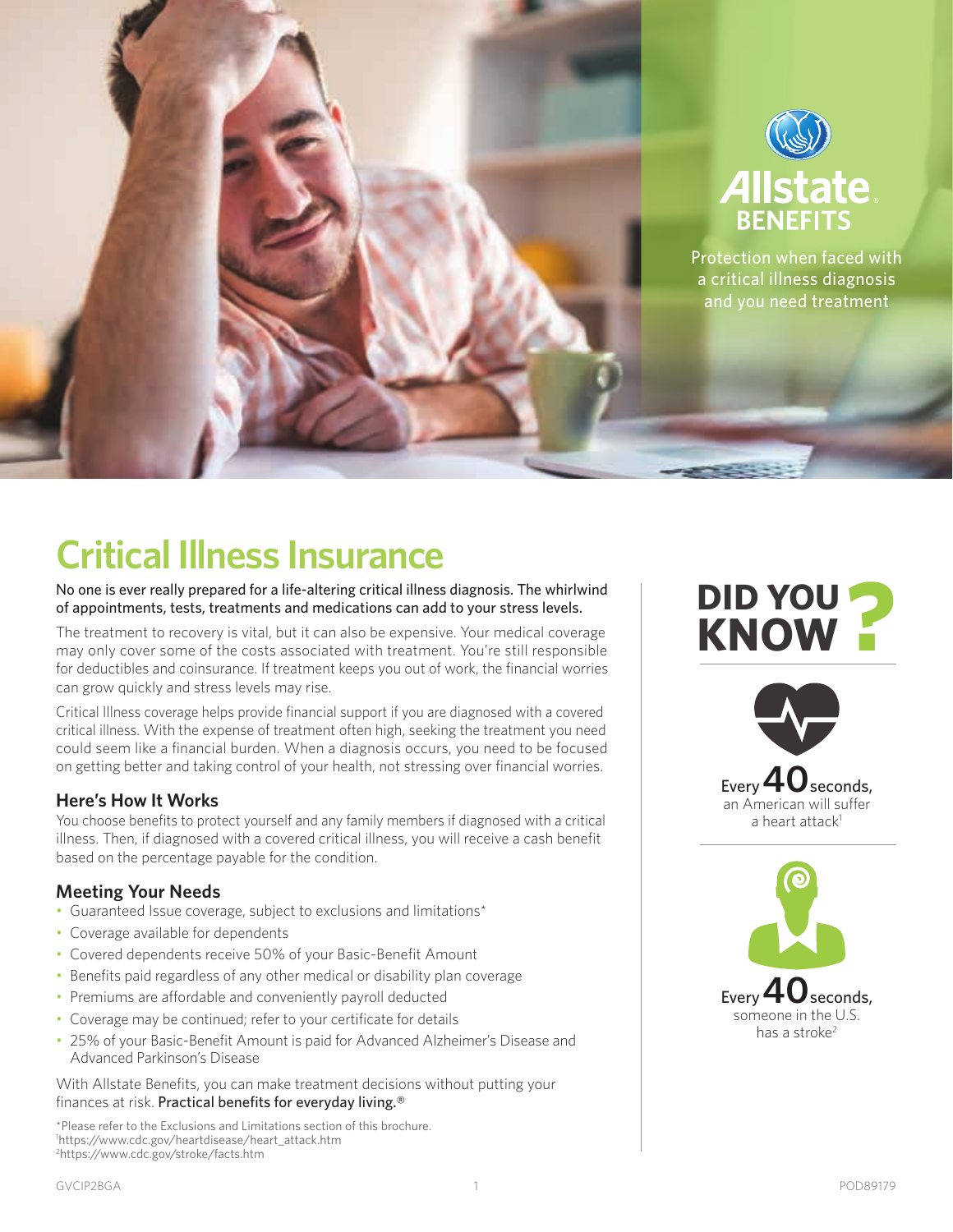## **Meet Ashley**

**Ashley is like any single parent who has been diagnosed with a critical illness. She's worried about her future, her children and how they will cope with her treatments. Most importantly, she worries about how she will pay for it all.**

**Here is what weighs heavily on her mind:**

- **Major medical only pays a portion of the expenses associated with my treatment**
- **• I have copays I am responsible for until I meet my deductible**
- **• If I am not working due to my treatments, I must cover my bills, rent/mortgage, groceries and my children's education**
- **• If the right treatment is not available locally, I will have to travel to get the treatment I need**

Ashley's story of diagnosis and treatment turned into a happy ending, because she had supplemental Critical Illness Insurance to help with expenses.



Ashley chooses Critical Illness benefits to help protect her and her children, if they are diagnosed with a critical illness.





During Ashley's annual wellness exam, her doctor noticed an irregular heartbeat. She underwent an electrocardiogram (EKG) test and stress test, which confirmed she had a blockage in one of her coronary arteries.

#### Here's Ashley's treatment path:

- Ashley has her annual wellness exam
- Her doctor notices an abnormality in her heartbeat; tests are performed and she is diagnosed with coronary artery disease
- After visits with doctors, surgeons and an anesthesiologist, Ashley undergoes surgery
- Surgery is performed to remove the blockage with a bypass graft. She is visited by her doctor during a 4-day hospital stay and released
- Ashley follows her doctor required treatment during a 2-month recovery period, and has regular doctor office visits

Ashley is doing well and is on the road to recovery.



Ashley's Critical Illness claim paid her cash benefits for the following:

#### Wellness

#### Coronary Artery Bypass Surgery

The cash benefits were direct deposited into her bank account.

For a listing of benefits and benefit amounts, see your company's rate insert.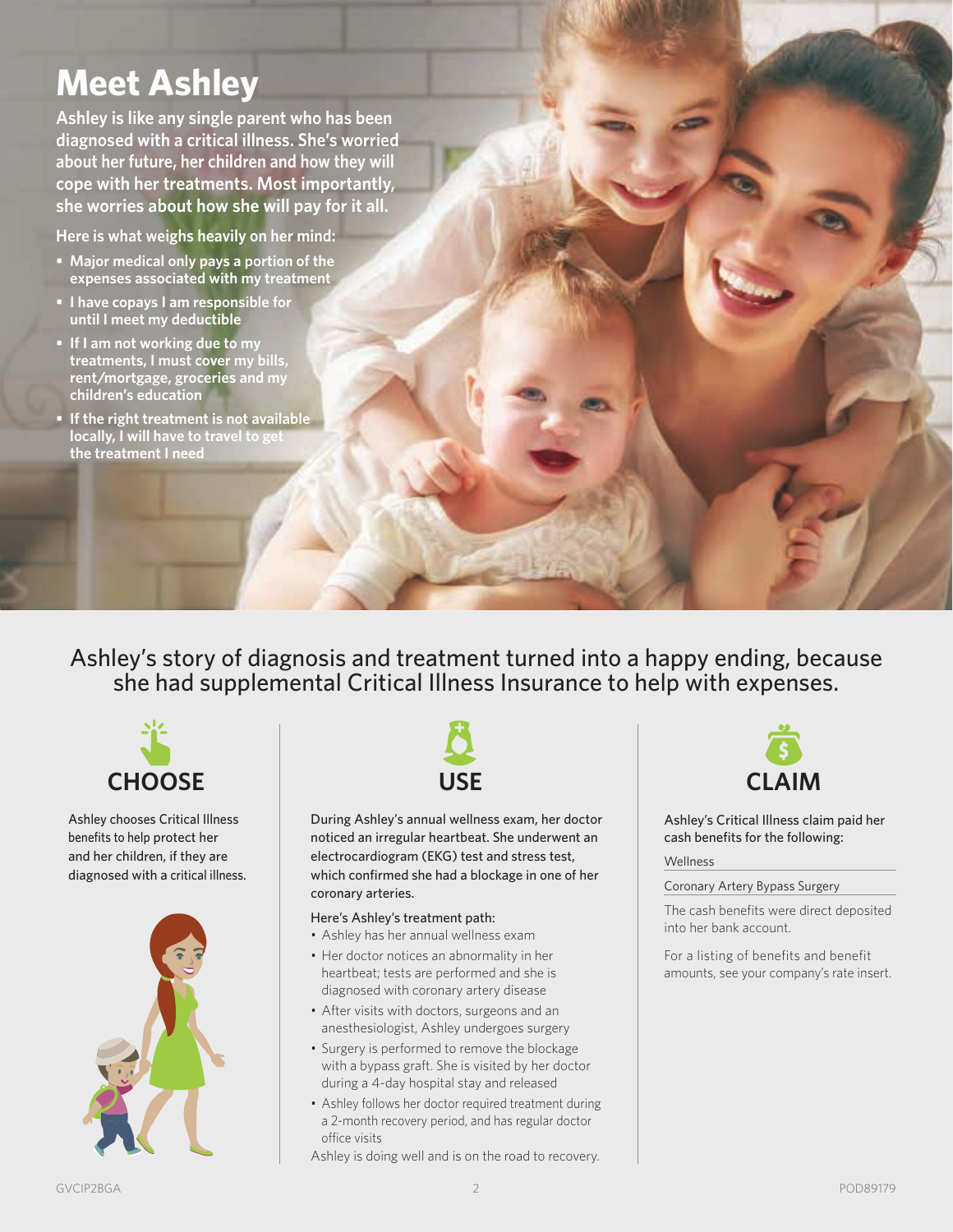#### **Using your cash benefits**

Cash benefits provide you with options, because you decide how to use them.



#### Finances

Can help protect HSAs, savings, retirement plans and 401(k)s from being depleted.

#### **Travel**

Can help pay for expenses while receiving treatment in another city.

### Home

Can help pay the mortgage, continue rental payments, or perform needed home repairs for after care.



#### Expenses

Can help pay your family's living expenses such as bills, electricity, and gas.



#### **MyBenefits: 24/7 Access allstatebenefits.com/mybenefits**

An easy-to-use website that offers 24/7 access to important information about your benefits. Plus, you can submit and check your claims (including claim history), request your cash benefit to be direct deposited, make changes to personal information, and more.

Wellness - Biopsy for skin cancer; Bone Marrow Testing; Blood tests for triglycerides, CA15-3 (breast cancer), CA125 (ovarian cancer), CEA (colon cancer), PSA (prostate cancer); Chest X-ray; Colonoscopy; Doppler screening for carotids or peripheral vascular disease; Echocardiogram; EKG; Flexible sigmoidoscopy; Hemoccult stool analysis; HPV (Human Papillomavirus) Vaccination; Lipid panel (total cholesterol count); Mammography, including Breast Ultrasound; Pap Smear, including ThinPrep Pap Test; Serum Protein Electrophoresis (test for myeloma); Stress test on bike or treadmill; Thermography; Ultrasound screening for abdominal aortic aneurysms.

#### **Benefits** (subject to maximums as listed on the attached rate insert)

#### Benefit paid upon diagnosis of one of the following conditions

#### **INITIAL CRITICAL ILLNESS BENEFITS\***

Heart Attack - the death of a portion of the heart muscle due to inadequate blood supply. Established (old) myocardial infarction and cardiac arrest are not covered

Stroke - the death of a portion of the brain producing neurological sequelae including infarction of brain tissue, hemorrhage and embolization from an extra-cranial source. Transient ischemic attacks (TIAs), head injury, chronic cerebrovascular insufficiency and reversible ischemic neurological deficits are not covered

Major Organ Transplant - transplant of heart, lung, liver, pancreas or kidneys. Transplanted organ must come from a human donor

End Stage Renal Failure - irreversible failure of both kidneys, resulting in peritoneal dialysis or hemodialysis. Renal failure caused by traumatic events, including surgical trauma, are not covered

Coronary Artery Bypass Surgery - to correct narrowing or blockage of one or more coronary arteries with bypass graft. Abdominal aortic bypass, balloon angioplasty, laser embolectomy, atherectomy, stent placement and non-surgical procedures are not covered

Waiver of Premium (employee only) - premiums waived if disabled for 90 consecutive days due to a critical illness

#### **CANCER CRITICAL ILLNESS BENEFITS\***

Invasive Cancer - malignant tumor with uncontrolled growth, including Leukemia and Lymphoma. Carcinoma in situ, non-invasive or metastasized skin cancer and early prostate cancer are not covered

Carcinoma In Situ - non-invasive cancer, including early prostate cancer (stages A, I, II) and melanoma that has not invaded the dermis. Other skin malignancies, pre-malignant lesions (such as intraepithelial neoplasia), benign tumors and polyps are not covered

#### **SECOND EVENT BENEFIT\***

Second Event Initial Critical Illness - second diagnosis more than 12 months after the first date of diagnosis for which an Initial Critical Illness benefit was paid

#### **SUPPLEMENTAL CRITICAL ILLNESS BENEFITS\***

Advanced Alzheimer's Disease - must exhibit impaired memory and judgment and be certified unable to perform at least three daily activities<sup>1</sup> without adult assistance

Advanced Parkinson's Disease - must exhibit two or more of the following: muscle rigidity, tremor, or bradykinesis (slowness in physical and mental responses); and be certified unable to perform at least three daily activities<sup>1</sup> without adult assistance

Benign Brain Tumor - a non-cancerous tumor confirmed by biopsy or surgical excision, or specific neuroradiological examination, and persistent neurological deficits including but not limited to: loss of vision; loss of hearing; or balance disruption. Tumors of the skull, pituitary adenomas, and germinomas are not covered

Coma - unconsciousness due to sickness or traumatic brain injury, with severe neurologic dysfunction and unresponsiveness for 14 consecutive days. Requires significant medical intervention and life support. Medically induced Coma is not covered

Complete Blindness - irreversible reduction of sight in both eyes

Complete Loss of Hearing - total and irreversible loss of hearing in both ears

Paralysis - total and permanent loss of voluntary movement or motor function of 2 or more limbs, resulting from an accident and/or sickness

#### **OPTIONAL/ADDITIONAL BENEFIT**

Wellness Benefit - 23 exams. Once per person, per calendar year; see left for list of wellness services and tests

\*Benefits paid once per covered person. When all benefits have been used, the coverage terminates. 1 Daily activities include: bathing, dressing, toileting, bladder and bowel continence, transferring and eating.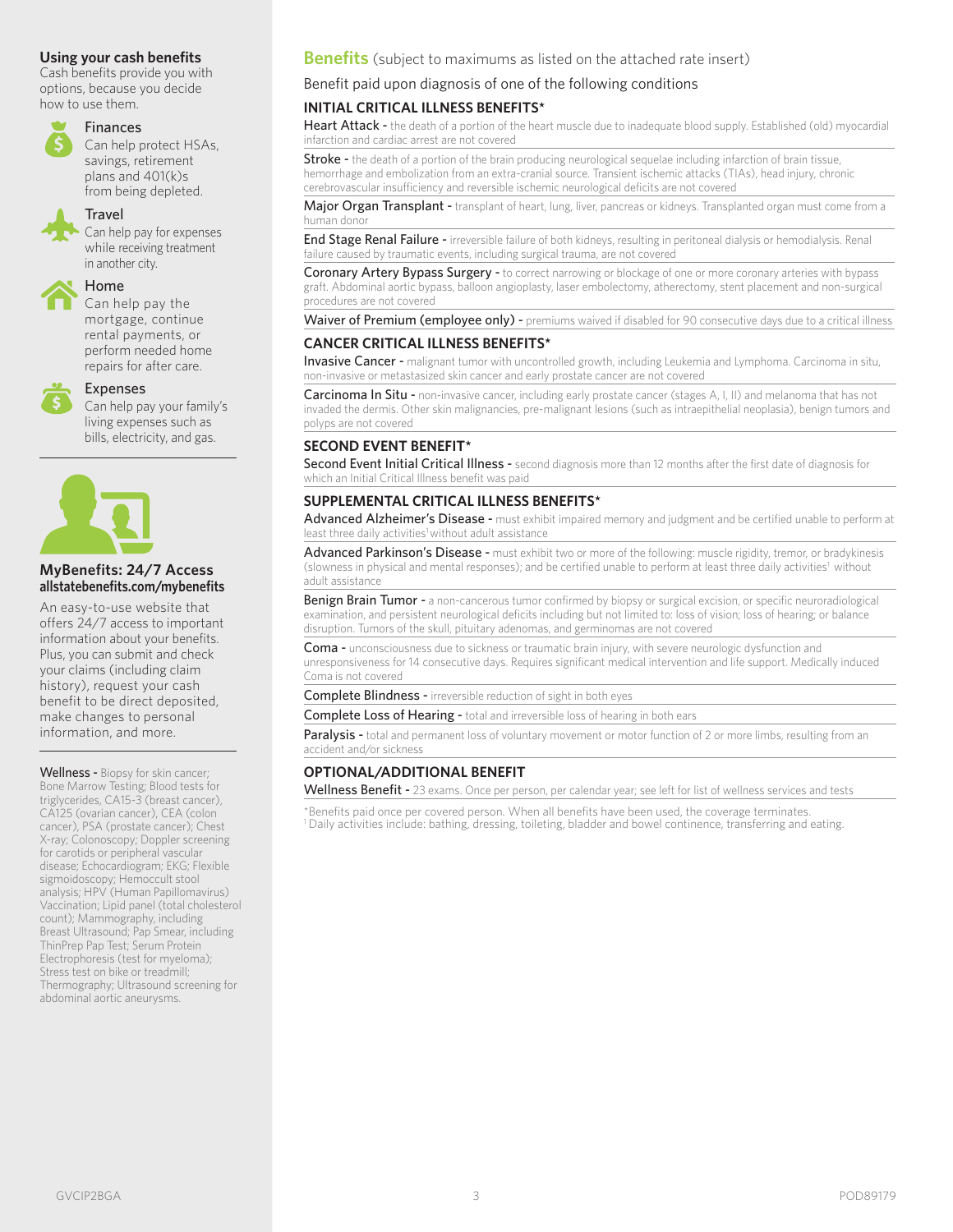### **Critical Illness Insurance (GVCIP2)**

from Allstate Benefits

### **Offered to the employees of: PINNACLE BANK**

#### **BENEFIT AMOUNTS**

| <b>INITIAL CRITICAL ILLNESS BENEFITS</b> † | PLAN <sub>1</sub> | PLAN <sub>2</sub> |
|--------------------------------------------|-------------------|-------------------|
| Heart Attack (100%)                        | \$10,000          | \$20,000          |
| Stroke (100%)                              | \$10,000          | \$20,000          |
| Major Organ Transplant<br>$(100\%)$        | \$10,000          | \$20,000          |
| End Stage Renal Failure<br>$(100\%)$       | \$10,000          | \$20,000          |
| Coronary Artery Bypass Surgery<br>(25%)    | \$2,500           | \$5,000           |
| Waiver of Premium (employee only)          | Yes               | Yes               |
| <b>CANCER CRITICAL ILLNESS BENEFITS</b> †  | PLAN <sub>1</sub> | PLAN <sub>2</sub> |
| Invasive Cancer (100%)                     | \$10,000          | \$20,000          |
| Carcinoma in Situ<br>(25%)                 | \$2,500           | \$5,000           |
| <b>SECOND EVENT BENEFITS</b> †             | PLAN <sub>1</sub> | PLAN <sub>2</sub> |
| Second Event Initial Critical Illness      | Yes               | Yes               |
| (same amount as Initial Critical Illness)  |                   |                   |
| SUPPLEMENTAL CRITICAL ILLNESS BENEFITS+    | PLAN <sub>1</sub> | <b>PLAN2</b>      |
| Advanced Alzheimer's Disease (25%)         | \$2,500           | \$5,000           |
| Advanced Parkinson's Disease (25%)         | \$2,500           | \$5,000           |
| Benign Brain Tumor<br>$(100\%)$            | \$10,000          | \$20,000          |
| Coma (100%)                                | \$10,000          | \$20,000          |
| Complete Blindness<br>$(100\%)$            | \$10,000          | \$20,000          |
| Complete Loss of Hearing<br>$(100\%)$      | \$10,000          | \$20,000          |
| Paralysis (100%)                           | \$10,000          | \$20,000          |
| OPTIONAL/ADDITIONAL BENEFIT                | PLAN <sub>1</sub> | PLAN <sub>2</sub> |
| Wellness Benefit<br>(per year)             | \$50              | \$50              |

See reverse for premiums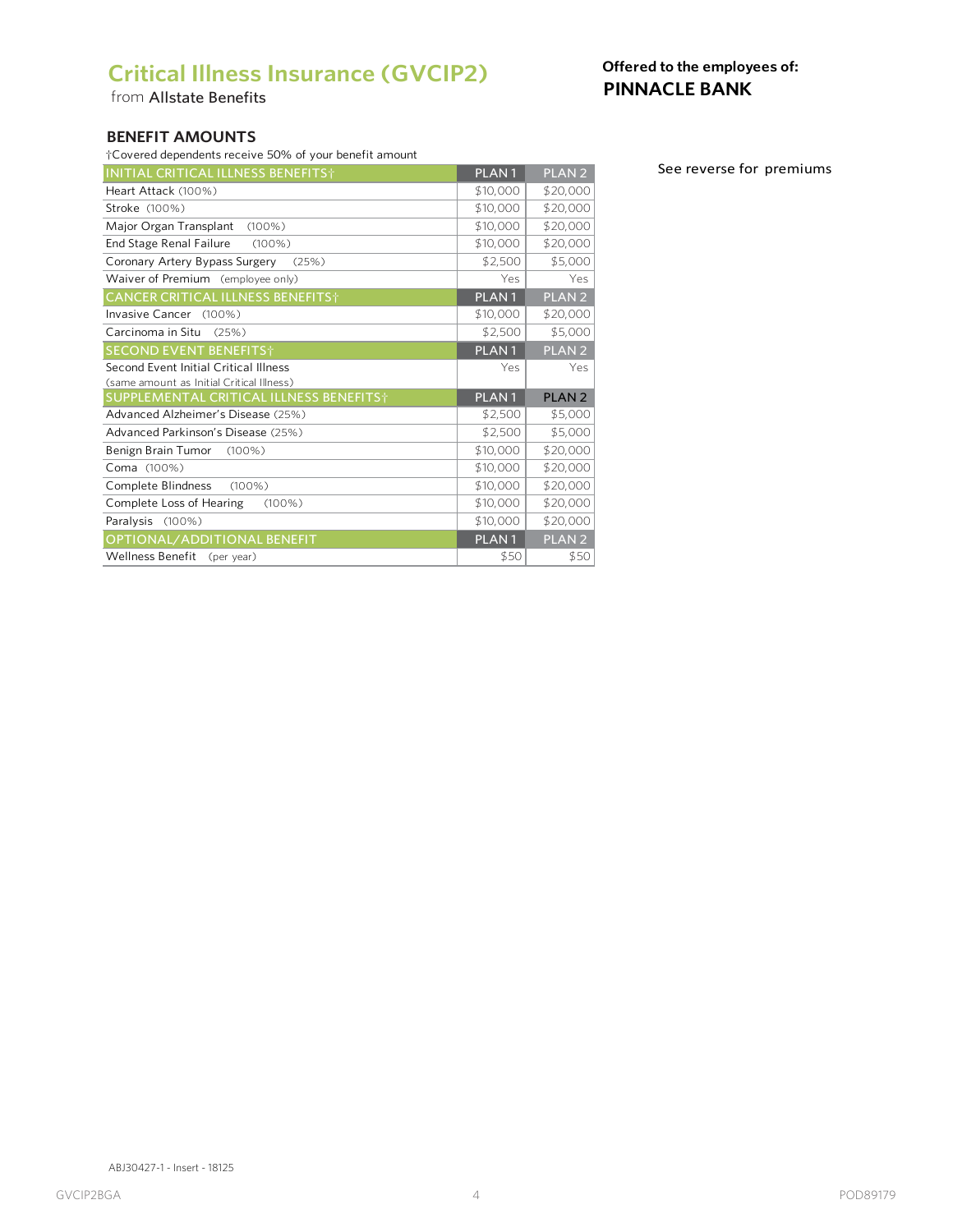\$10,000 Basic Benefit Amount \$20,000 Basic Benefit Amount

|            | EE, EE + CH | EE + SP, F |            | EE, EE + CH | <b>EE + SP, F</b> |
|------------|-------------|------------|------------|-------------|-------------------|
| <b>AGE</b> | Non-Tobacco |            | <b>AGE</b> | Non-Tobacco |                   |
| $18 - 29$  | \$1.18      | \$1.91     | $18 - 29$  | \$2.07      | \$3.25            |
| 30-39      | \$2.08      | \$3.26     | 30-39      | \$3.86      | \$5.93            |
| 40-49      | \$3.78      | \$5.81     | 40-49      | \$7.27      | \$11.04           |
| 50-59      | \$6.66      | \$10.13    | 50-59      | \$13.03     | \$19.69           |
| 60-63      | \$10.79     | \$16.32    | 60-63      | \$21.28     | \$32.06           |
| $64+$      | \$14.14     | \$21.35    | $64+$      | \$27.98     | \$42.11           |
|            | Tobacco     |            |            | Tobacco     |                   |
| $18 - 29$  | \$1.72      | \$2.72     | 18-29      | \$3.14      | \$4.86            |
| $30 - 39$  | \$3.20      | \$4.94     | 30-39      | \$6.11      | \$9.31            |
| 40-49      | \$6.64      | \$10.10    | 40-49      | \$12.98     | \$19.61           |
| 50-59      | \$11.19     | \$16.93    | 50-59      | \$22.09     | \$33.28           |
| 60-63      | \$18.42     | \$27.77    | 60-63      | \$36.54     | \$54.95           |
| $64+$      | \$24.39     | \$36.72    | $64+$      | \$48.48     | \$72.86           |
|            |             |            |            |             |                   |

#### **PLAN 1 - WEEKLY PREMIUMS PLAN 2 - WEEKLY PREMIUMS**

| $EE$ , $EE + CH$ $EE + SP$ , F | EE, $EE + CH$ $EE + SP$ , F |  |
|--------------------------------|-----------------------------|--|
|                                |                             |  |

| n-Tobacco |         | <b>AGE</b> | Non-Tobacco |         |
|-----------|---------|------------|-------------|---------|
|           | \$1.91  | $18 - 29$  | \$2.07      | \$3.25  |
|           | \$3.26  | 30-39      | \$3.86      | \$5.93  |
|           | \$5.81  | 40-49      | \$7.27      | \$11.04 |
|           | \$10.13 | 50-59      | \$13.03     | \$19.69 |
|           | \$16.32 | 60-63      | \$21.28     | \$32.06 |
|           | \$21.35 | $64+$      | \$27.98     | \$42.11 |
|           |         |            | Tobacco     |         |
|           | Tobacco |            |             |         |
|           | \$2.72  | $18 - 29$  | \$3.14      | \$4.86  |
|           | \$4.94  | 30-39      | \$6.11      | \$9.31  |
|           | \$10.10 | 40-49      | \$12.98     | \$19.61 |
|           | \$16.93 | 50-59      | \$22.09     | \$33.28 |
|           | \$27.77 | 60-63      | \$36.54     | \$54.95 |
|           | \$36.72 | 64+        | \$48.48     | \$72.86 |

#### **PLAN 1 - MONTHLY PREMIUMS PLAN 2 - MONTHLY PREMIUMS**

|            | EE, $EE + CH$ | $EE + SP, F$ |           | EE, $EE + CH$ | $EE + SP, F$ |
|------------|---------------|--------------|-----------|---------------|--------------|
| <b>AGE</b> | Non-Tobacco   |              | AGE       | Non-Tobacco   |              |
| $18 - 29$  | \$5.10        | \$8.27       | $18 - 29$ | \$8.95        | \$14.05      |
| $30 - 39$  | \$8.98        | \$14.09      | 30-39     | \$16.72       | \$25.70      |
| 40-49      | \$16.35       | \$25.14      | 40-49     | \$31.47       | \$47.82      |
| 50-59      | \$28.84       | \$43.89      | 50-59     | \$56.46       | \$85.30      |
| 60-63      | \$46.72       | \$70.71      | 60-63     | \$92.20       | \$138.92     |
| $64+$      | \$61.24       | \$92.48      | $64+$     | \$121.23      | \$182.47     |
|            | Tobacco       |              |           | Tobacco       |              |
| $18 - 29$  | \$7.42        | \$11.75      | $18 - 29$ | \$13.61       | \$21.03      |
| $30 - 39$  | \$13.86       | \$21.41      | 30-39     | \$26.46       | \$40.32      |
| 40-49      | \$28.74       | \$43.73      | 40-49     | \$56.23       | \$84.97      |
| 50-59      | \$48.48       | \$73.34      | 50-59     | \$95.70       | \$144.18     |
| 60-63      | \$79.79       | \$120.32     | 60-63     | \$158.33      | \$238.12     |
| $64+$      | \$105.66      | \$159.12     | 64+       | \$210.06      | \$315.72     |
|            |               |              |           |               |              |

EE=Employee; EE + SP = Employee + Spouse;  $EE + CH = Employee + Child(ren); F = Family$ 

\$10,000 Basic Benefit Amount \$20,000 Basic Benefit Amount

| н                    | $EE + SP, F$ |            | EE, $EE + CH$ | $EE + SP, F$ |
|----------------------|--------------|------------|---------------|--------------|
| <sub>n-Tobacco</sub> |              | <b>AGE</b> | Non-Tobacco   |              |
|                      | \$8.27       | $18 - 29$  | \$8.95        | \$14.05      |
|                      | \$14.09      | 30-39      | \$16.72       | \$25.70      |
|                      | \$25.14      | 40-49      | \$31.47       | \$47.82      |
|                      | \$43.89      | 50-59      | \$56.46       | \$85.30      |
|                      | \$70.71      | 60-63      | \$92.20       | \$138.92     |
|                      | \$92.48      | $64+$      | \$121.23      | \$182.47     |
|                      | Tobacco      |            | Tobacco       |              |
|                      | \$11.75      | $18 - 29$  | \$13.61       | \$21.03      |
|                      | \$21.41      | 30-39      | \$26.46       | \$40.32      |
|                      | \$43.73      | 40-49      | \$56.23       | \$84.97      |
| ζ                    | \$73.34      | 50-59      | \$95.70       | \$144.18     |
|                      | \$120.32     | 60-63      | \$158.33      | \$238.12     |
|                      | \$159.12     | 64+        | \$210.06      | \$315.72     |
|                      |              |            |               |              |

See Enrollment Form for per pay period (semi-monthly) premiums.

For use in enrollments sitused in: GA. This rate insert is part of the approved brochure for PINNACLE BANK and is not to be used on its own.

This material is valid as long as information remains current, but in no event later than November 19, 2023. Allstate Benefits is the marketing name used by American Heritage Life Insurance Company (Home Office, Jacksonville, FL), a subsidiary of The Allstate Corporation. ©2020 Allstate Insurance Company. www.allstate.com or allstatebenefits.com.

Alistate. BENEFITS

ABJ30427-1 - Insert - 18125